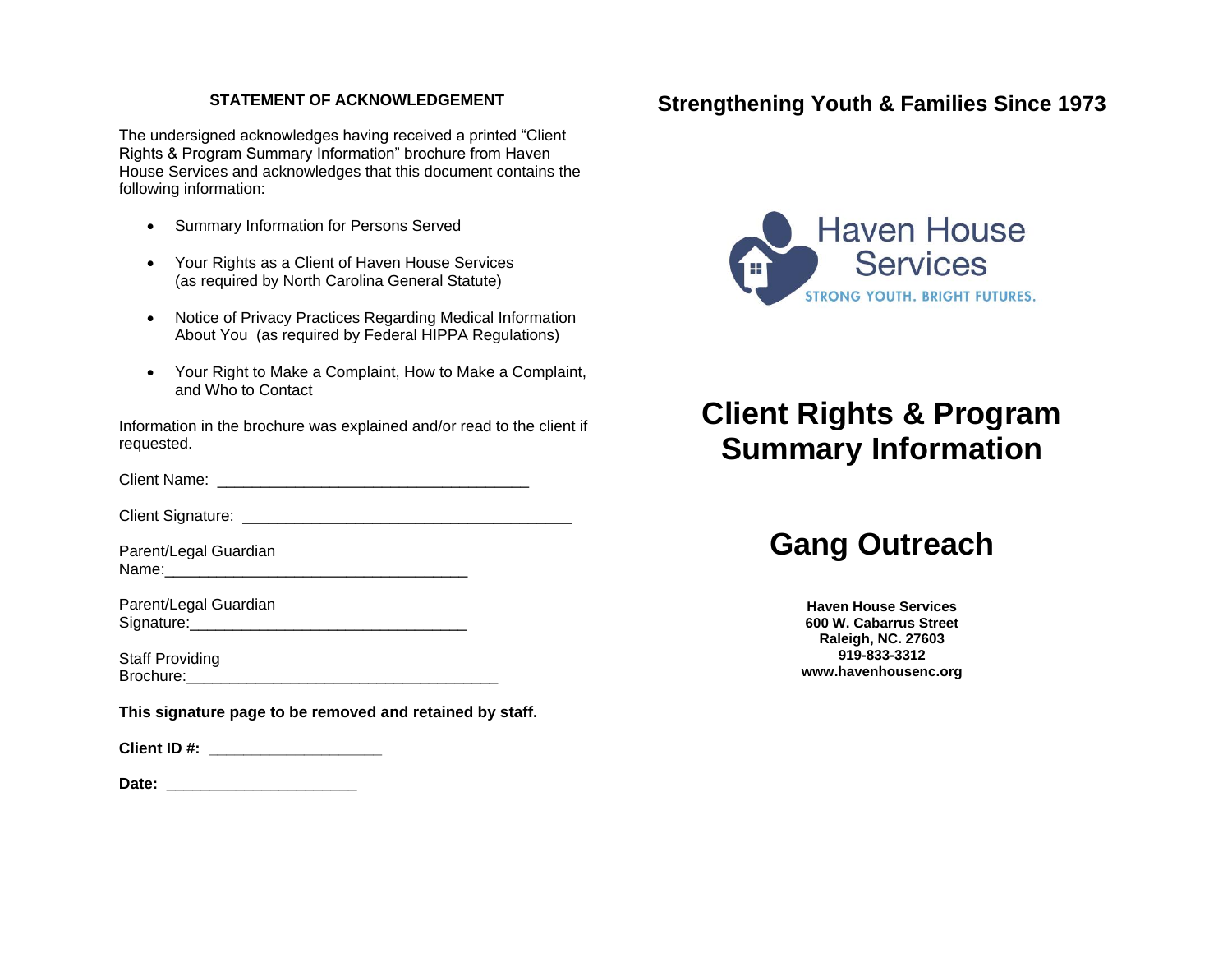## **Haven House Services Summary Information for Persons Served**

#### ACCESSING SERVICES

Second Round services are available on a first come, first served basis. The program is open to youth ages 11-21 who are gang involved or at-risk of joining a gang, with priority given to current residents of Wake County, NC. The program is voluntary and requires parent/legal guardian consent for youth under age 18. Youth are expected to abide by all program guidelines, rules, and expectations and to make consistent effort towards progress as determined by program guidelines, including goals set in the areas of reduced recidivism, pro-social attitudes, and leadership development. Services will be provided directly by Haven House Services' staff and local community-based agencies and organizations linked to youth by Haven House Services'.

#### SERVICE AVAILABILITY

Second Round maintains an on-call staff member for emergencies 24 hours a day. Administrative services are available Monday-Friday 8:30am-5:00pm.

#### DISCHARGE FROM THE PROGRAM

Youth refusing to abide by rules, guidelines, and expectations of the program will be subject to discharge with fair warning except when behaviors are extreme or dangerous. Specific information regarding termination from the program will be provided in writing and verbally at admission or at any time upon request. Causes for immediate discharge may include, but are not limited to, violations of law, possession of weapons, drugs and alcohol, and/or stolen property, assaultive behavior, theft, and/or immoral or obscene behavior. Once discharged, youth may reapply for admittance. Upon discharge from the program youth will receive written notice containing a clear statement of the reasons for termination.

#### NON-COERCIVE / VOLUNTARY PROVISION OF SERVICES

Participation in services provided by Second Round are voluntary, and require parental/legal guardian consent for youth under age 18. Second round staff will not coerce persons served to participate in program services and will protect each individual's right to self-determination. Persons served may refuse any service unless mandated by law or court order. Persons served refusing any service are subject to consequences spelled out in the program guidelines, rules, and expectations, including immediate discharge from the program.

#### PARTICIPATION IN PROVISION OF SERVICES

Youth, and parents/legal guardians of youth under age 18, have the right and responsibility to participate in decisions regarding the provision of services, including development of individualized service plans, and

#### RECEIPT OF INFORMATION

- Upon admission to the program each client, and legal guardian of youth under age 18, will be asked to sign an acknowledgement that they received this information and were provided an opportunity to have their questions regarding any information in this leaflet answered to their satisfaction.
- The information in this leaflet will be communicated appropriately to persons with special needs upon request.
- This Summary Information pertains only to the Preparation for Independent Living Program. Clients seeking services from other Haven House Services' programs will be provided the appropriate leaflet containing that program's Summary Information.
- You or your legal guardian may receive additional copies of this leaflet upon request.

#### QUESTIONS AND COMPLAINTS

If you want more information about our privacy practices or have questions or concerns, please contact our office at (919) 833-3312.

#### YOUR RIGHT TO MAKE A COMPLAINT

If you are dissatisfied with services delivered by Haven House Services, you have the right to state a complaint or file a grievance at any time. Before submitting a formal complaint, we urge you to first discuss the matter with the direct care staff providing the service and allow them the opportunity to help resolve it. If this is unsuccessful, you can complete a complaint form and send it to the Haven House Services' program director responsible for delivering your services or state your complaint to that person verbally. If your concern involves the program director your complaint will be directed to the Executive Director. Any Haven House Services' staff member will provide you with a complaint form or appropriate agency contact's name and phone number upon request. The Haven House Services' program director will contact you within 72 hours when your written complaint is received and will investigate and attempt to resolve the matter in a timely fashion, but not to exceed five working days. You will receive a written response to your complaint. If you are not satisfied with the results of this investigation, you may request the involvement of the Executive Director of Haven House Services, or ultimately, the Client Rights Committee of the Haven House Services' Board of Directors. At each level the investigating person or group will respond to your complaint in writing within 5 working days. You may also file a complaint with any of the following offices: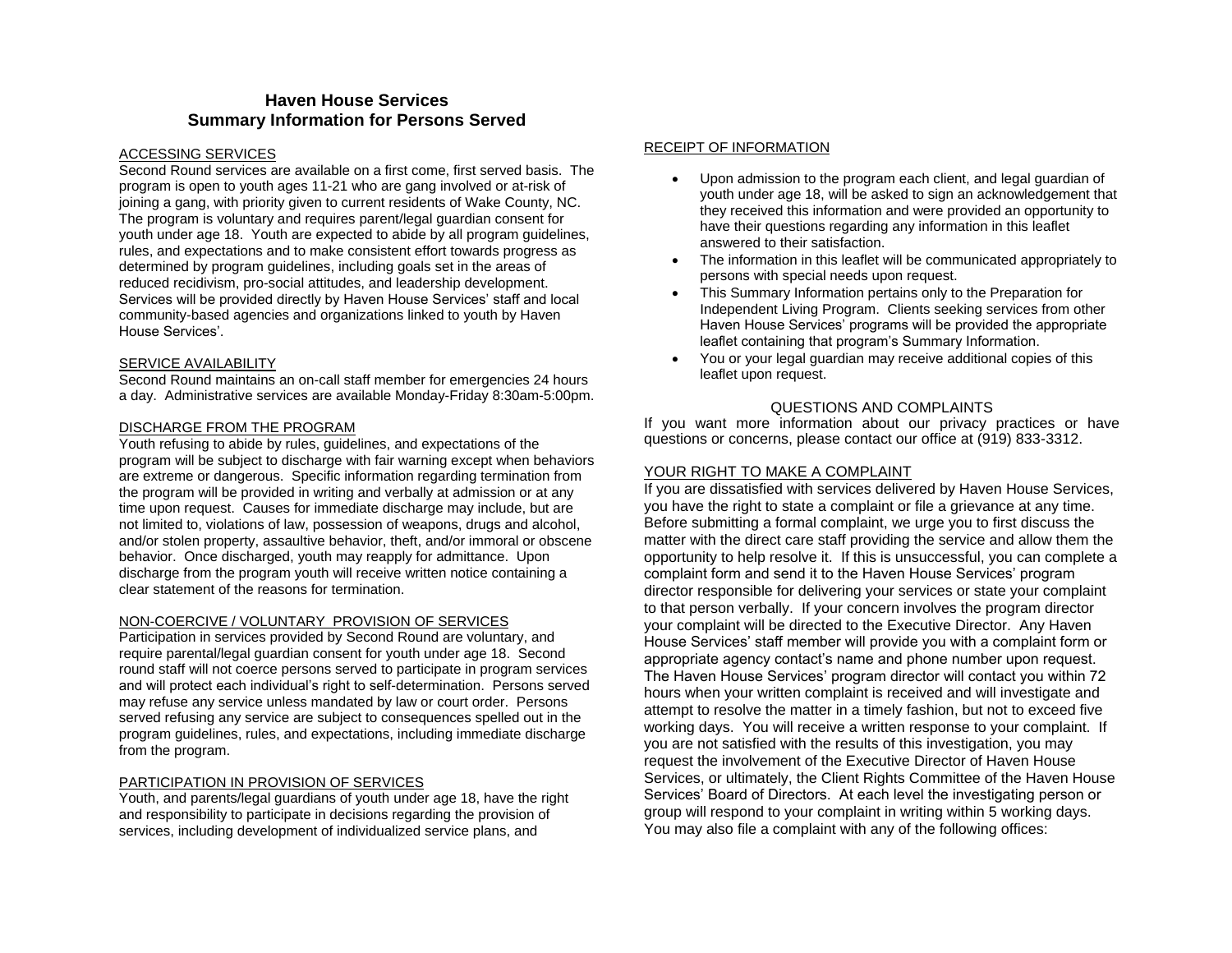# **Governor's Advocacy Council for Persons with Disabilities 919-733-9840**

**Dorothea Dix Hospital, 1010 Richardson Dr., Raleigh, NC 27611**

**US Department of Health and Human Services** – contact information provided upon request.

We support your right to privacy and will not retaliate in any way if you choose to file a complaint with us or any of the offices listed above.

#### **YOUR RIGHTS AS A CLIENT OF HAVEN HOUSE SERVICES**

**North Carolina General Statute, 122C, Article 3, guarantees you certain rights as a client of Haven House Services. These rights include the right to dignity, privacy, humane care, and freedom from physical punishment, abuse, neglect, and exploitation. It is the responsibility of Haven House Services to provide you or your legally responsible person access to a written summary of your rights upon initial contact with the agency and again upon admission to a program.**

**The information provided in this brochure highlights your rights according to Article 3. A full copy of Article 3 is available from the State of North Carolina (downloadable at www.ncga.state.nc.us) or from Haven House Services upon request.**

#### YOUR RIGHT TO AN INDIVIDUALIZED SERVICE PLAN

A written service plan, based on your individual needs, must be implemented upon admission. You have the right to service in the most normal, age-appropriate and least restrictive environment possible. You have the right to take part in the development and periodic review of this plan. You are entitled to review your service plan and obtain a copy of it.

#### YOUR RIGHT TO BE INFORMED ABOUT MEDICATION

Your have the right to have medication administered in accordance with accepted medical standards and upon the order of a physician. You cannot be treated with experimental drugs or procedures without your (and your legal guardian if under age 18) written permission and without being informed of the risks, benefits, and alternatives. **[Haven House Services' does not use experimental drugs or procedures as part of its service provision]** You may refuse to take medications, and medication cannot be used for punishment, discipline, or staff convenience. A written order to self-administer prescription and nonprescription medication must be obtained from a person authorized by law to prescribe drugs and in accordance with accepted medical standards. Medication will be administered only when authorized by the guardian AND physician for youth under age 18.

#### YOUR RIGHT TO REFUSE SERVICES

You will be informed of the benefits and risks involved in the services you will receive. You have the right to consent to services and may withdraw your consent at any time. The only times you can be served without your consent is in an emergency situation or when it has been court ordered or if you are a minor and your parent/legal guardian has given permission.

#### YOUR RIGHT TO CONFIDENTIALITY

The confidentiality of your care and service is protected by law. Unless the law requires it, your records and other information about you will not be released without the written consent of your legal guardian or your written permission if you are 18 years of age or older. Some circumstances that may require us to release information about you without consent include:

- Your next of kin may be informed that you are a client if it is determined to be in your best interest.
- A client advocate may review your record when assigned to your case.
- The court may order us to release your records.
- Our attorney(s) may need to see your record because of legal proceedings.
- Another public agency may need to receive your records when your case is transferred.
- If you become imprisoned, we may share your record with prison officials.
- In an emergency, a professional who is treating you may receive relevant information from your record.
- A physician or psychologist who referred you to our facility may receive your records upon specific request.
- If we believe that you are a danger to yourself or to others, or if we believe that you are likely to commit a felony or violent misdemeanor, we may share information from your record with law enforcement.

#### YOUR RIGHT TO BE INFORMED OF THE RULES

You have the right to be informed of the rules that you are expected to follow and possible penalties for violation of the rules. You have the right to be free from unwarranted suspension or expulsion from the program and/or services. If you are discharged from the program, you are entitled to a copy of your discharge and aftercare plan.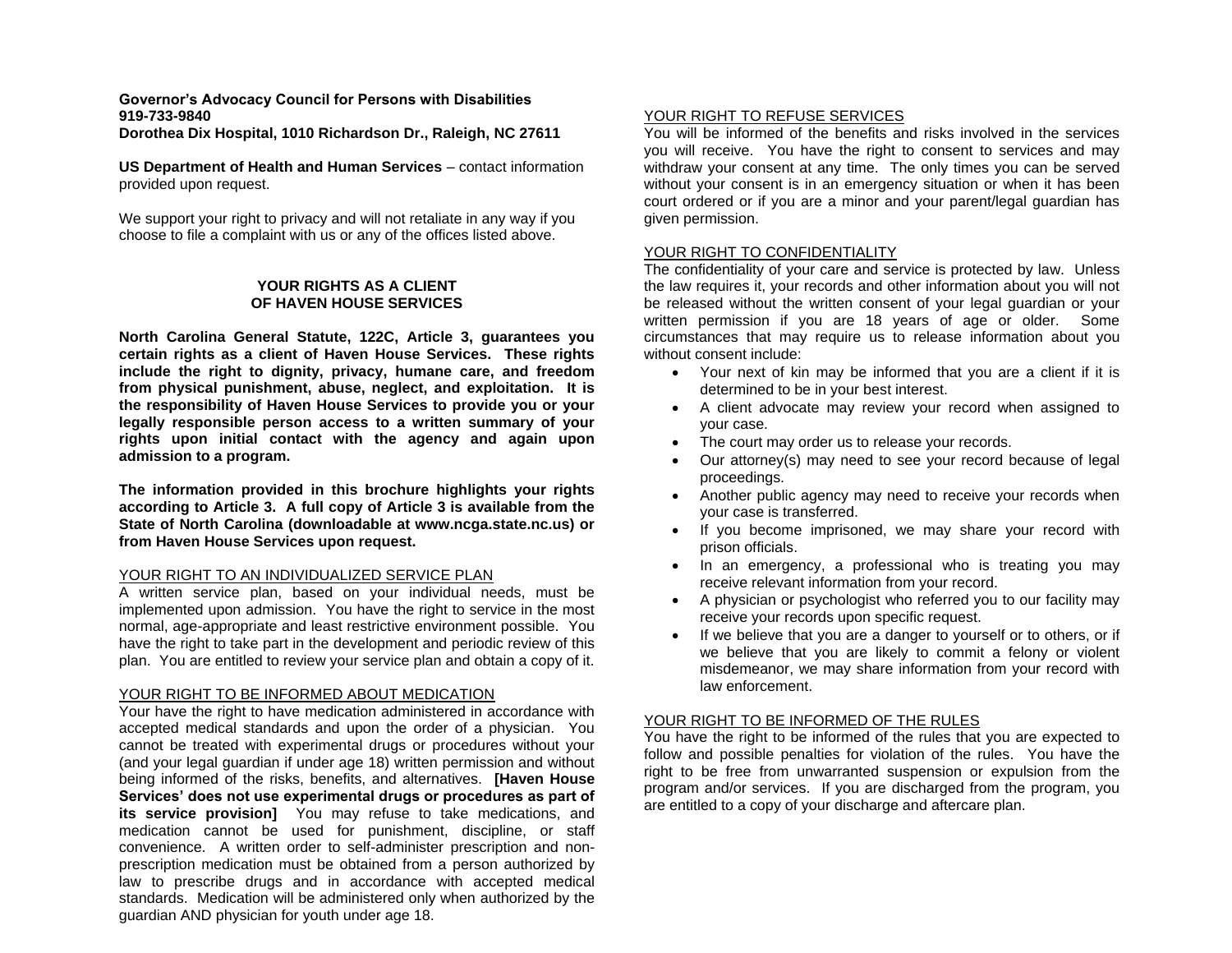#### YOUR RIGHT TO KNOW YOUR COST FOR SERVICES PROVIDED

Fees are charged by Haven House Services on a sliding scale basis according to income and number of dependents. Although it is your responsibility to make arrangements to pay your bill, you will never be denied services because of inability to pay. **[Presently, the Program does not assess fees for services to its clients]** 

**Appointment Reminders**: We may use or disclose your health information to provide you with appointment reminders (such as voicemail messages, postcards, or letters).

#### **PATIENT RIGHTS**

**Access**: You have the right to look at or get copies of your health information, with limited exceptions. You may request that we provide copies in a format other than photocopies. We will use the format you request unless we cannot practicably do so. You must make this request in writing to obtain access to your health information. We may charge you a reasonable cost-based fee for expenses such as copies and staff time. For details about when this request may be denied, please speak with your care provider.

**Disclosure Accounting**: You have the right to receive a list of instances in which we or our business associates disclosed your health information for purposes other than treatment, payment, healthcare operations and certain other activities for the last 6 years, but not before April 14, 2003. If you request this accounting more than once in a 12-month period, we may charge you a reasonable, cost-based fee for responding to the additional requests.

**Restriction**: You have the right to request that we place additional restrictions on our use or disclosure of your health information. We are not required to agree to these additional restrictions, but if we do, we will abide by our agreement (except in an emergency).

**Alternative Communication:** You have the right to request that we communicate with you about your health information by alternative means or to alternative locations. **You Must Make Your Request In Writing.** Your request must specify the alternative means or location, and provide satisfactory explanation of how payments will be handled under the alternative means or location you request.

**Amendment**: You have the right to request that we amend your health information. (Your request must be in writing, and it must explain why the information should be amended.) We may deny your request under certain circumstances.

**Electronic Notice**: if you receive this Notice on our Web site or by electronic mail (e-mail), you are entitled to receive this Notice in written form upon request.

#### YOUR RIGHT TO PRIVACY

You have the right to be free from unwarranted search of your person or property. At the time of admission to a 24-hour facility or Host Home, staff may search you and/or your belongings to prevent dangerous or illegal substances, or items not allowed by program guidelines, from being brought into the facility or home. The facility or home itself may be searched if dangerous or illegal substances, or items not allowed by program guidelines, are reasonably believed to be present, and staff may search clients who are minors and/or who have given consent for such searches. Program staff do not conduct strip or frisk searches (if warranted, law enforcement officials are asked to intervene). Specific procedures will be explained to you upon entrance into a program where search and seizure applies.

#### YOUR RIGHT NOT TO BE ABUSED

At the time of admission to the program, you will be informed of the types of interventions that are approved for use by that program. The program cannot administer any potential painful procedures or stimulus, and cannot use corporal punishment. Employees must protect clients from harm and report any form of abuse, neglect, or exploitation. In an emergency situation, if your behavior is dangerous to yourself or others, or property, or if we determine – based on very strict rules – that it is necessary for your care, an authorized facility may us restrictive interventions such as physical restraint. **[The Program does not practice the use of physical restrictive interventions]** You or your guardian have the right to request that a designated person be notified if this restraint is used. The gravity of some emergencies may require law enforcement assistance or initiation of involuntary commitment procedures. In addition, strict compliance with regulations is required when interventions such as withdrawing or delaying access to possessions, taking away items, and/or halting scheduled activities are used.

# **Notice of Privacy Practices Regarding Medical Information About You**

We are required by law to protect the privacy of medical information about you and that identifies you. We are also required to give you this Notice about our Privacy Practices, explaining our legal duties and your rights concerning your health information. We must follow the privacy practices described in this Notice while it is in effect. We reserve the right to make changes to our privacy practices and the terms of this notice at any time, provided such changes are permitted by applicable law. We reserve the right to make changes in our privacy practices and the terms of our Notice effective for all health information that we maintain, including health information we created or received before we made the changes. Before we make a significant change in our privacy practices, we will change this Notice and make the new Notice available.